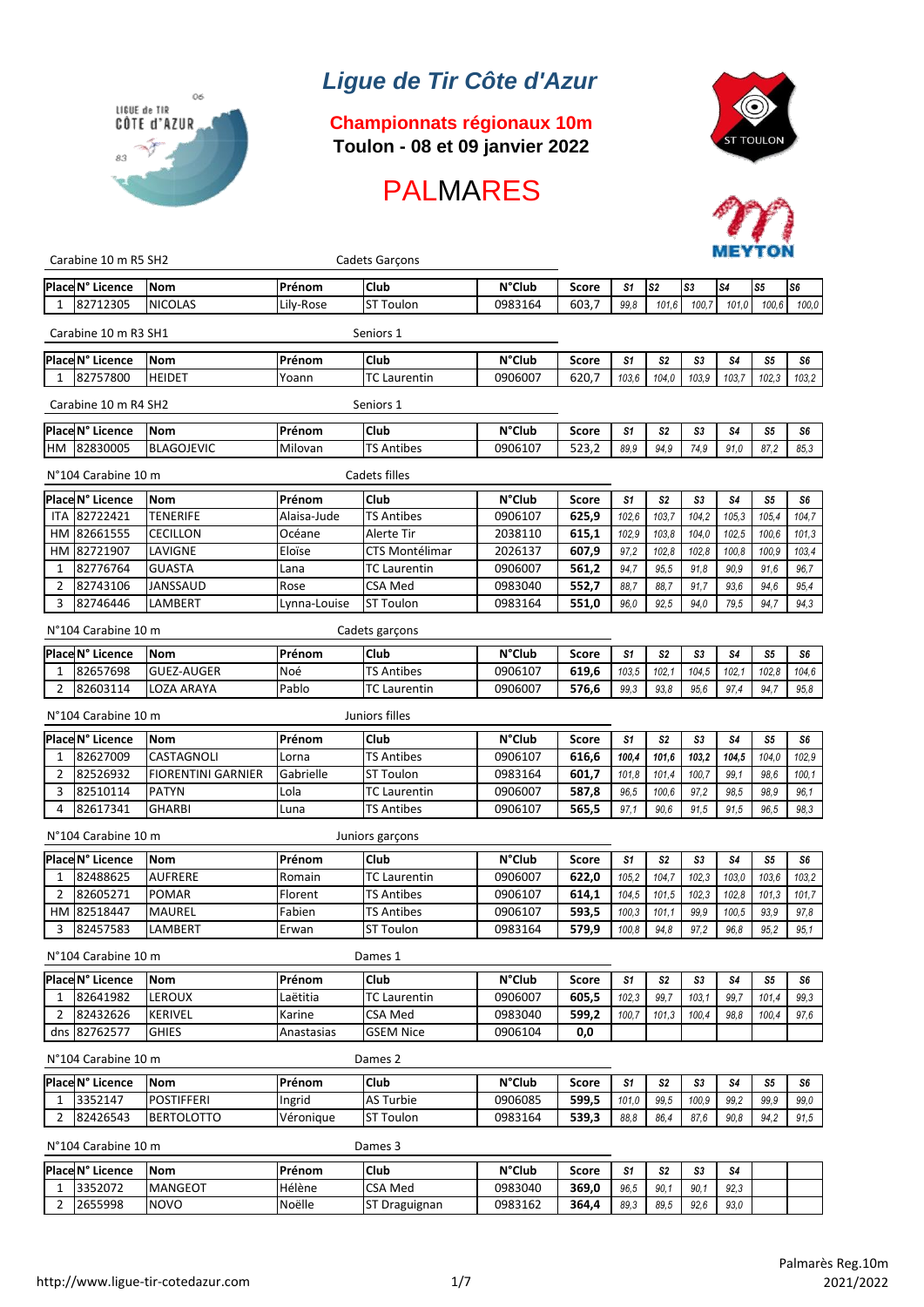N°104 Carabine 10 m Seniors 1

| Place N° Licence | <b>Nom</b>        | IPrénom | Club              | <b>N°Club</b> | Score | S1   | S <sub>2</sub> | S3    | S4    | S5   | S6   |
|------------------|-------------------|---------|-------------------|---------------|-------|------|----------------|-------|-------|------|------|
| 82612060         | <b>VAN AKEN</b>   | Tom     | <b>CSA Med</b>    | 0983040       | 601.4 | 99.4 | 100.8          | 101.5 | 100.7 | 99.7 | 99.3 |
| 3105008          | <b>SEGUR</b>      | Anthony | <b>TS Antibes</b> | 0906107       | 583.4 | 97.9 | 98.7           | 95.4  | 98.0  | 96.1 | 97.3 |
| 3366020          | <b>BERTOLOTTO</b> | Yoann   | <b>ST Toulon</b>  | 0983164       | 565.5 | 94.4 | 93.7           | 96.1  | 96.7  | 92.4 | 92.2 |

| N°104 Carabine 10 m |                  | Seniors <sub>2</sub> |                  |               |       |      |                |      |       |      |      |
|---------------------|------------------|----------------------|------------------|---------------|-------|------|----------------|------|-------|------|------|
| Place N° Licence    | lNom             | Prénom               | <b>Club</b>      | <b>N°Club</b> | Score | S1   | S <sub>2</sub> | S3   | S4    | S5   | S6   |
| 2744085             | LANZA            | Eric                 | <b>AS Turbie</b> | 0906085       | 583,5 | 93.6 | 99.8           | 94.8 | 100.2 | 98.8 | 96.3 |
| 2975912             | <b>MARIE</b>     | Thierry              | CSA Med          | 0983040       | 578.5 | 91.3 | 96.4           | 97.2 | 100.9 | 94.0 | 98.7 |
| 958847              | <b>DUPLUS</b>    | Pascal               | <b>ST Toulon</b> | 0983164       | 558.6 | 91.4 | 89.8           | 97.6 | 93.5  | 96.5 | 89.8 |
| 3462110             | <b>BIAUGEAUD</b> | Dominique            | <b>US Cagnes</b> | 0906004       | 554,1 | 96,0 | 88.3           | 89,6 | 88.2  | 96.5 | 95.5 |
| N°104 Carabine 10 m |                  |                      | Seniors 3        |               |       |      |                |      |       |      |      |

|     | Place N° Licence      | <b>Nom</b>           | Prénom   | Club              | <b>N°Club</b> | Score | S1    | CO.<br>υz | S3   | S4   | S5    | S6   |
|-----|-----------------------|----------------------|----------|-------------------|---------------|-------|-------|-----------|------|------|-------|------|
|     | 3170115               | <b>GOUEFF</b><br>LE. | Philippe | <b>TS Antibes</b> | 0906107       | 593.2 | 100.7 | 95.       | 98.5 | 99.3 | 100.0 | 99.6 |
| dns | L77147<br>$131^\circ$ | <b>ILOVERGNE</b>     | Luc      | <b>CSA Med</b>    | 0983040       | 0,0   |       |           |      |      |       |      |

|                | N°182 Pistolet SH2 P2 |                         | Juniors filles |                                        |                    |              |                |                |          |                |                |    |
|----------------|-----------------------|-------------------------|----------------|----------------------------------------|--------------------|--------------|----------------|----------------|----------|----------------|----------------|----|
|                | Place N° Licence      | Nom                     | Prénom         | Club                                   | <b>N°Club</b>      | <b>Score</b> | S1             | S <sub>2</sub> | S3       | S <sub>4</sub> | S5             | S6 |
| $\mathbf{1}$   | 82636589              | <b>DEGROOTE</b>         | Marie          | <b>TS Antibes</b>                      | 0906107            | 453          | 75             | 74             | 77       | 80             | 73             | 74 |
|                | N°181 Pistolet SH2 P1 |                         |                | Seniors 1                              |                    |              |                |                |          |                |                |    |
|                | Place N° Licence      | Nom                     | Prénom         | Club                                   | <b>N°Club</b>      | <b>Score</b> | S <sub>1</sub> | S <sub>2</sub> | S3       | S4             | S <sub>5</sub> | S6 |
| 1              | 82757800              | <b>HEIDET</b>           | Yoann          | <b>TC Laurentin</b>                    | 0906007            | 515          | 90             | 90             | 82       | 89             | 86             | 78 |
|                | N°100 Pistolet 10 m   |                         |                | Cadets filles                          |                    |              |                |                |          |                |                |    |
|                | Place N° Licence      | Nom                     | Prénom         | Club                                   | <b>N°Club</b>      | Score        | S <sub>1</sub> | S <sub>2</sub> | S3       | S <sub>4</sub> | S <sub>5</sub> | S6 |
| $\mathbf{1}$   | 82653278              | ANTONCZAK               | Margot         | AV.Grasse                              | 0906204            | 531          | 84             | 93             | 90       | 84             | 89             | 91 |
| $\overline{2}$ | 82677663              | COQUARD                 | Anaïs          | <b>ST Toulon</b>                       | 0983164            | 530          | 92             | 89             | 88       | 86             | 87             | 88 |
| 3              | 82638266              | <b>MIRONICEVS</b>       | Sophia         | <b>TS Antibes</b>                      | 0906107            | 526          | 90             | 87             | 88       | 84             | 89             | 88 |
| 4              | 82788541              | ROUSSEL                 | Océane         | <b>TS Antibes</b>                      | 0906107            | 472          | 76             | 74             | 80       | 75             | 85             | 82 |
| 5              | 82792192              | CADOUX                  | Thalia         | <b>TS Antibes</b>                      | 0906107            | 449          | 78             | 66             | 75       | 71             | 76             | 83 |
|                | <b>Equipe CF</b>      |                         |                |                                        |                    |              |                |                |          |                |                |    |
| 1              | <b>TS Antibes</b>     |                         |                | Cadoux T. - Mironicevs S. - Roussel O. |                    | 1447 pts     |                |                |          |                |                |    |
|                | N°100 Pistolet 10 m   |                         |                | Cadets garçons                         |                    |              |                |                |          |                |                |    |
|                | Place N° Licence      | <b>Nom</b>              | Prénom         | Club                                   | <b>N°Club</b>      | <b>Score</b> | S1             | S <sub>2</sub> | S3       | S4             | S <sub>5</sub> | S6 |
| 1              | 82581053              | <b>RIO</b>              | Tom            | <b>STS Le Beausset</b>                 | 0983012            | 553          | 92             | 93             | 92       | 91             | 94             | 91 |
| $\overline{2}$ | 82591223              | <b>DURANSON</b>         | Clément        | <b>TC Laurentin</b>                    | 0906007            | 517          | 82             | 86             | 89       | 85             | 89             | 86 |
| 3              | 82554744              | MAUVIEL                 | Léo            | <b>STS Le Beausset</b>                 | 0983012            | 505          | 88             | 82             | 78       | 85             | 84             | 88 |
| 4              | 82733533              | <b>NORET</b>            | Alexis         | <b>TS Antibes</b>                      | 0906107            | 429          | 65             | 72             | 73       | 75             | 72             | 72 |
|                | N°100 Pistolet 10 m   |                         |                | Juniors filles                         |                    |              |                |                |          |                |                |    |
|                | Place N° Licence      | Nom                     | Prénom         | Club                                   | <b>N°Club</b>      | Score        | S <sub>1</sub> | S2             | S3       | S4             | S <sub>5</sub> | S6 |
| $\mathbf{1}$   | 82620125              | <b>FILIPPI</b>          | Héloïse        | <b>TC Laurentin</b>                    | 0906007            | 544          | 88             | 87             | 90       | 92             | 93             | 94 |
|                | N°100 Pistolet 10 m   |                         |                | Juniors garçons                        |                    |              |                |                |          |                |                |    |
|                | Place N° Licence      | <b>Nom</b>              | Prénom         | Club                                   | <b>N°Club</b>      | <b>Score</b> | S <sub>1</sub> | S <sub>2</sub> | S3       | S <sub>4</sub> | S <sub>5</sub> | S6 |
| $\mathbf{1}$   | 3481242               | GUIGOU                  | Loïc           | <b>TS Antibes</b>                      | 0906107            | 556          | 91             | 88             | 93       | 94             | 94             | 96 |
| $\overline{2}$ | 82722423              | LAGARDERE               | Eliott         | <b>TS Antibes</b>                      | 0906107            | 513          | 86             | 79             | 91       | 89             | 86             | 82 |
| 3              | 82652802              | SAYE                    | Lucas          | <b>TS Antibes</b>                      | 0906107            | 510          | 88             | 91             | 81       | 83             | 83             | 84 |
|                | <b>Equipe JG</b>      |                         |                |                                        |                    |              |                |                |          |                |                |    |
| 1              | <b>TS Antibes</b>     |                         |                | Guigou L. - Lagardère E. - Saye L.     |                    | 1579 pts     |                |                |          |                |                |    |
|                | N°100 Pistolet 10 m   |                         |                | Dames 1                                |                    |              |                |                |          |                |                |    |
|                |                       |                         |                |                                        |                    |              |                |                |          |                |                |    |
|                | Place N° Licence      | Nom                     | Prénom         | Club                                   | <b>N°Club</b>      | <b>Score</b> | S1             | S <sub>2</sub> | S3       | S4             | S <sub>5</sub> | S6 |
| 1              | 3244255               | <b>BELLET</b>           | Laurine        | <b>CSA Med</b>                         | 0983040            | 553          | 87             | 91             | 93       | 95             | 93             | 94 |
| 2              | 82529457              | GAZAGNAIRE              | Héloïse        | <b>TC Laurentin</b>                    | 0906007            | 541          | 90             | 88             | 92       | 90             | 94             | 87 |
| 3              | 3414548               | <b>MABEAU</b>           | Cindy          | <b>ST Toulon</b>                       | 0983164            | 539          | 92             | 87             | 89       | 88             | 91             | 92 |
| 4<br>5         | 82654662<br>3352565   | GIAIMO<br><b>FARDEL</b> | Chelsea        | <b>TC Laurentin</b><br><b>CSA Med</b>  | 0906007<br>0983040 | 539<br>539   | 91<br>90       | 89<br>89       | 92<br>84 | 92<br>94       | 84<br>93       | 91 |
| 6              |                       |                         | Besma          |                                        |                    |              |                |                |          |                |                | 89 |
|                | 2800552               | <b>THON</b>             | Ségolène       | ST Draguignan                          | 0983162            | 536          | 87             | 91             | 89       | 88             | 91             | 90 |

7 82659476 LE GUYADER Guérande C.I.E.T. Barjols 0983006 **510** *87 78 82 84 89 90*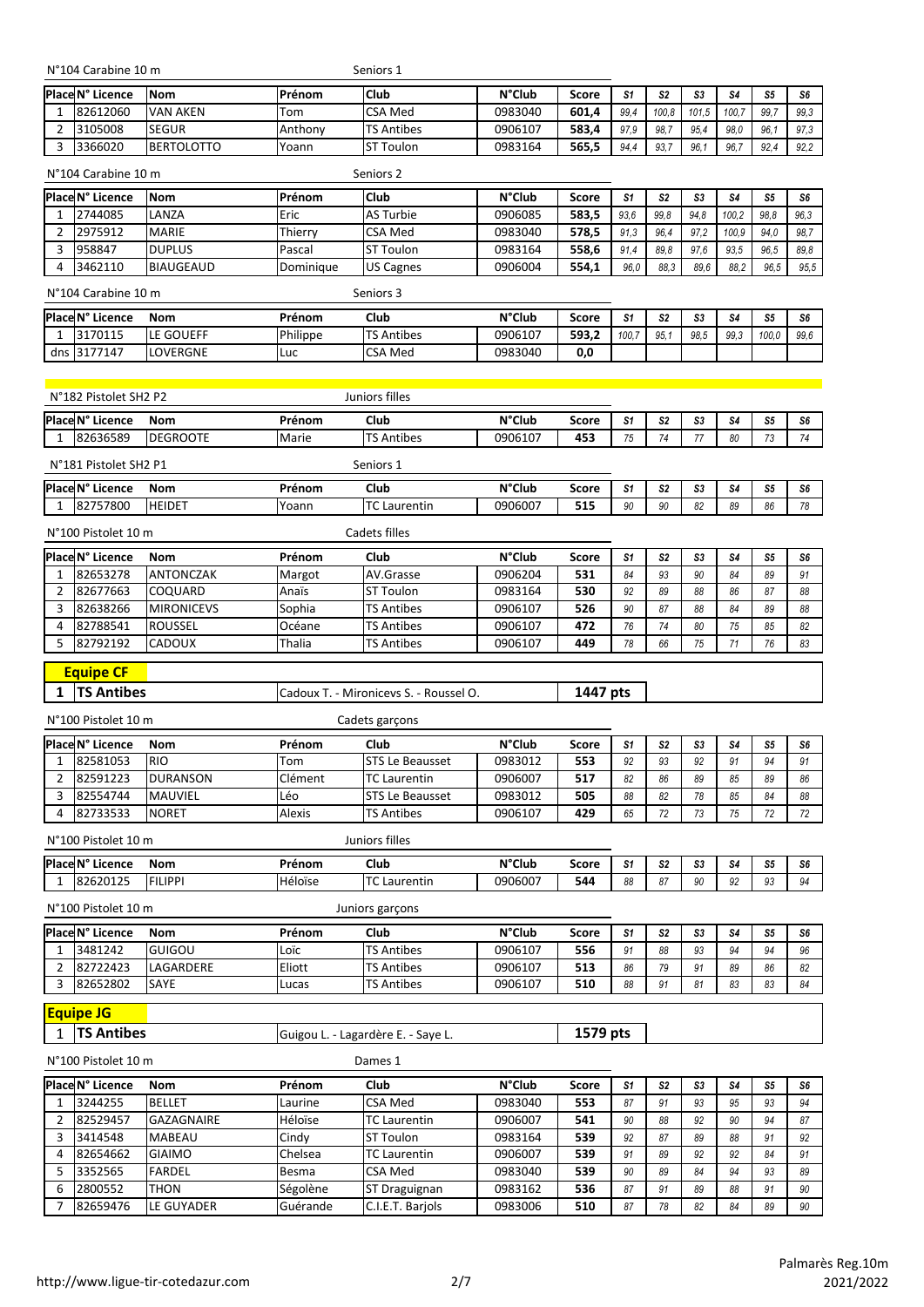#### N°100 Pistolet 10 m Dames 2

|   | Place N° Licence | <b>Nom</b>        | Prénom    | Club                  | <b>N°Club</b> | <b>Score</b> | S1 | S2 | S <sub>3</sub> | S4 | S5 | S <sub>6</sub> |
|---|------------------|-------------------|-----------|-----------------------|---------------|--------------|----|----|----------------|----|----|----------------|
|   | 898340           | VARRIALE-BONARDI  | Cynthia   | <b>AS Turbie</b>      | 0906085       | 535          | 93 | 88 | 90             | 88 | 87 | 89             |
|   | 82710771         | PATRIARCA         | Maud      | <b>TC Fréjus</b>      | 0983005       | 534          | 89 | 84 | 90             | 89 | 94 | 88             |
| 3 | 2887249          | <b>ZAMPERINI</b>  | Laurence  | <b>TS Antibes</b>     | 0906107       | 532          | 90 | 89 | 91             | 84 | 90 | 88             |
| 4 | 3254042          | <b>BELLIARDO</b>  | Dominique | <b>GSEM Nice</b>      | 0906104       | 523          | 88 | 88 | 86             | 87 | 85 | 89             |
| 5 | 82811878         | <b>THOMAS</b>     | Evelyne   | Lavandou-Bormes<br>SТ | 0983120       | 521          | 84 | 85 | 91             | 88 | 87 | 86             |
| 6 | 82527213         | <b>MAUREL</b>     | Béatrice  | <b>TS Antibes</b>     | 0906107       | 507          | 90 | 89 | 89             | 84 | 78 | 77             |
|   | 82475375         | PLANTIN-BONAVITA  | Sylvie    | <b>TC</b> Laurentin   | 0906007       | 496          | 76 | 84 | 78             | 89 | 82 | 87             |
| 8 | 82590925         | LE HELLEY AUFRERE | Virginie  | <b>TC Laurentin</b>   | 0906007       | 484          | 78 | 89 | 81             | 79 | 76 | 81             |
|   | dns 82483640     | <b>LOMBARD</b>    | Isabelle  | <b>TC Laurentin</b>   | 0906007       | 0            |    |    |                |    |    |                |
|   |                  |                   |           |                       |               |              |    |    |                |    |    |                |

N°100 Pistolet 10 m Dames 3

| Place N° Licence | Nom                    | Prénom       | Club              | <b>N°Club</b> | Score | S1 | S <sub>2</sub> | S3 |    |
|------------------|------------------------|--------------|-------------------|---------------|-------|----|----------------|----|----|
| 82439905         | LEFEBVRE               | Renée-Joëlle | ST Draguignan     | 0983162       | 348   | 86 | 90             | 84 | 88 |
| 82729610         | <b>JOLIVET</b>         | Francise     | C.T.P.V.          | 0983025       | 328   | 80 | 85             | 81 | 82 |
| 2398590          | RIEUL                  | Annie        | <b>TS Antibes</b> | 0906107       | 314   | 83 | 79             | 70 |    |
| dns 3127106      | <b>DRACK MATTEUCCL</b> | Pierrette    | <b>ST Toulon</b>  | 0983164       |       |    |                |    |    |

N°100 Pistolet 10 m Seniors 1

|    | Place N° Licence | Nom               | Prénom       | <b>Club</b>            | <b>N°Club</b> | Score | S1 | S <sub>2</sub> | S3 | S4 | S5 | S6 |
|----|------------------|-------------------|--------------|------------------------|---------------|-------|----|----------------|----|----|----|----|
|    | 3435265          | <b>DORTOMB</b>    | Edouard      | <b>STS Le Beausset</b> | 0983012       | 575   | 99 | 93             | 97 | 98 | 94 | 94 |
|    | 3467484          | <b>JEREMENKO</b>  | <b>Boris</b> | <b>AS Turbie</b>       | 0906085       | 569   | 97 | 93             | 94 | 94 | 97 | 94 |
| 3  | 3026231          | <b>VALTZ</b>      | Julien       | <b>TC Laurentin</b>    | 0906007       | 564   | 95 | 97             | 93 | 94 | 91 | 94 |
| 4  | 2992971          | <b>REYNAUD</b>    | Sylvain      | CSA Med                | 0983040       | 553   | 94 | 91             | 90 | 91 | 92 | 95 |
| 5  | 82455260         | <b>DE FILIPPI</b> | Ludovic      | <b>TC Laurentin</b>    | 0906007       | 549   | 91 | 92             | 91 | 91 | 92 | 92 |
| 6  | 3398644          | <b>GARCIA</b>     | Guillaume    | <b>STS Le Beausset</b> | 0983012       | 548   | 91 | 94             | 92 | 86 | 93 | 92 |
|    | 2637396          | <b>FRANCHE</b>    | Stéphane     | ST Lavandou-Bormes     | 0983120       | 546   | 90 | 91             | 88 | 95 | 92 | 90 |
|    | MCO 82785982     | <b>PORASSO</b>    | Frédéric     | <b>TC Nice</b>         | 0906186       | 543   | 91 | 92             | 94 | 86 | 91 | 89 |
| 8  | 82504115         | <b>AVRIL</b>      | Franck       | ST Draguignan          | 0983162       | 525   | 89 | 92             | 91 | 78 | 90 | 85 |
| 9  | 82532333         | <b>MARRO</b>      | Sébastien    | ST Hyères              | 0983159       | 523   | 81 | 84             | 86 | 91 | 93 | 88 |
| 10 | 3349407          | <b>FERRARA</b>    | Jean-Denis   | <b>GSEM Nice</b>       | 0906104       | 521   | 88 | 86             | 91 | 81 | 91 | 84 |
| 11 | 3481239          | <b>GUIGOU</b>     | Alan         | <b>TS Antibes</b>      | 0906107       | 514   | 85 | 88             | 86 | 87 | 86 | 82 |
|    | dns 2953799      | <b>COCHET</b>     | Joseph       | <b>TC Laurentin</b>    | 0906007       | 0     |    |                |    |    |    |    |
|    | dns 3435322      | <b>LOMBARD</b>    | Julien       | <b>TC Laurentin</b>    | 0906007       | 0     |    |                |    |    |    |    |

N°100 Pistolet 10 m Seniors 2

|                | Place N° Licence | <b>Nom</b>        | Prénom                        | Club                   | <b>N°Club</b> | <b>Score</b> | S1 | S <sub>2</sub> | S3 | S4 | S <sub>5</sub> | S6 |
|----------------|------------------|-------------------|-------------------------------|------------------------|---------------|--------------|----|----------------|----|----|----------------|----|
| $\mathbf{1}$   | 2858968          | <b>ADOT</b>       | Jean-Marie                    | <b>CSA Med</b>         | 0983040       | 552          | 89 | 95             | 93 | 91 | 94             | 90 |
| <b>HM</b>      | 3269259          | <b>MORENO</b>     | Emmanuel                      | <b>TS Antibes</b>      | 0906107       | 549          | 96 | 89             | 94 | 90 | 90             | 90 |
| $\overline{2}$ | 2748867          | <b>CAHIER</b>     | Jean-Yves                     | <b>CSA Med</b>         | 0983040       | 548          | 95 | 91             | 92 | 91 | 90             | 89 |
| 3              | 82491812         | <b>FARCE</b>      | Fabien                        | <b>STS Le Beausset</b> | 0983012       | 547          | 93 | 91             | 91 | 90 | 93             | 89 |
| 4              | 82765134         | <b>FARDEL</b>     | Olivier                       | <b>CSA Med</b>         | 0983040       | 545          | 89 | 94             | 90 | 92 | 89             | 91 |
| 5              | 82506766         | <b>MONTALBANO</b> | José                          | <b>US Cagnes</b>       | 0906004       | 544          | 87 | 89             | 92 | 93 | 90             | 93 |
| 6              | 971877           | <b>DEPOUEZ</b>    | Franois                       | TC Laurentin           | 0906007       | 544          | 90 | 95             | 90 | 92 | 89             | 88 |
| $\overline{7}$ | 82434754         | <b>DE FILIPPI</b> | Laurent                       | <b>TC Laurentin</b>    | 0906007       | 542          | 88 | 91             | 84 | 91 | 92             | 96 |
| HM             | 82499680         | <b>DURANTI</b>    | Michel                        | <b>TS Antibes</b>      | 0906107       | 542          | 92 | 92             | 93 | 89 | 82             | 94 |
| 8              | 82506458         | <b>RISOU</b>      | Bernard                       | <b>ST Toulon</b>       | 0983164       | 540          | 85 | 92             | 94 | 92 | 91             | 86 |
| 9              | 82754689         | <b>COULON</b>     | Karl                          | <b>TC Laurentin</b>    | 0906007       | 536          | 87 | 95             | 86 | 87 | 92             | 89 |
| 10             | 82581052         | <b>HEMON</b>      | Gérald                        | <b>STS Le Beausset</b> | 0983012       | 533          | 93 | 88             | 88 | 90 | 86             | 88 |
| 11             | 542705           | <b>GAZAGNAIRE</b> | Jean-Antoine                  | <b>ST Toulon</b>       | 0983164       | 533          | 91 | 93             | 88 | 90 | 85             | 86 |
| 12             | 82502690         | ORTIGUE           | <b>Bastien</b>                | <b>ST Toulon</b>       | 0983164       | 529          | 84 | 88             | 85 | 91 | 91             | 90 |
| 13             | 3272233          | <b>GIAIMO</b>     | Stéphane                      | TC Laurentin           | 0906007       | 529          | 84 | 94             | 88 | 90 | 86             | 87 |
| 14             | 3253687          | <b>DELUSIER</b>   | Denis                         | <b>AS Turbie</b>       | 0906085       | 524          | 88 | 90             | 84 | 87 | 87             | 88 |
| 15             | 82645556         | SASSONE           | Yves                          | <b>GSEM Nice</b>       | 0906104       | 522          | 87 | 83             | 90 | 84 | 88             | 90 |
| <b>HM</b>      | 3229100          | LENERAND          | Miguel                        | <b>TC Fréjus</b>       | 0983005       | 518          | 84 | 87             | 86 | 85 | 90             | 86 |
| 16             | 3177301          | <b>TRANCHIDA</b>  | Stéphane                      | <b>GSEM Nice</b>       | 0906104       | 515          | 86 | 83             | 88 | 89 | 87             | 82 |
| 17             | 304491           | CARRAUD           | Michel                        | T.C. PRESQU'ILE        | 0983160       | 512          | 89 | 83             | 78 | 88 | 83             | 91 |
| 18             | 3414656          | <b>RABOTOT</b>    | Jean-Luc                      | <b>TC Fréjus</b>       | 0983005       | 510          | 86 | 82             | 85 | 85 | 90             | 82 |
| 19             | 2513837          | <b>GASCHET</b>    | Jérôme                        | <b>TC Laurentin</b>    | 0906007       | 507          | 83 | 86             | 81 | 86 | 84             | 87 |
| 20             | 82648523         | LE BOUDER         | Frédéric                      | <b>STS Le Beausset</b> | 0983012       | 506          | 78 | 84             | 82 | 90 | 82             | 90 |
| 21             | 82779448         | LE LEUXHE         | Ronald                        | T.C. PRESQU'ILE        | 0983160       | 501          | 88 | 89             | 85 | 83 | 77             | 79 |
| 22             | 3461972          | <b>PADUANO</b>    | Jean-Christophe ST Draguignan |                        | 0983162       | 500          | 76 | 84             | 80 | 90 | 86             | 84 |
| 23             | 3352068          | <b>DAVRIL</b>     | Christoph                     | <b>T.C. PRESQU'ILE</b> | 0983160       | 482          | 75 | 85             | 80 | 85 | 77             | 80 |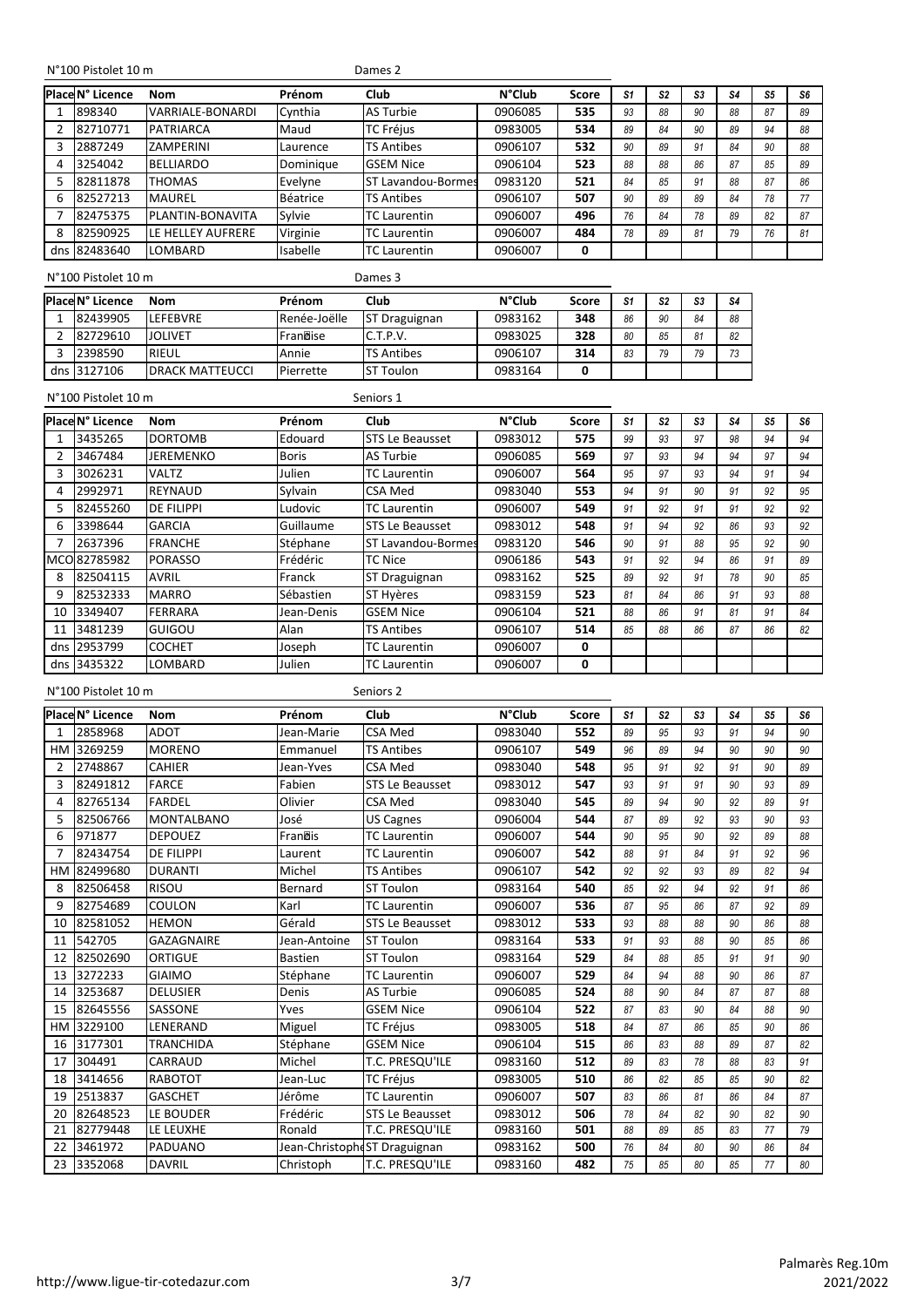| <b>Equipes S2</b>    |                                                |              |
|----------------------|------------------------------------------------|--------------|
| 1 <b>C.S.A.MED</b>   | Adot J.M. - Cahier J.Y. - Fardel O.            | 1645 pts     |
| 2 IS.T. TOULON       | Gazagnaire J.A. - Ortigue B. - Risou B.        | 1602 pts     |
| 3 S.T.S.LE BEAUSSET  | Farce F. - Hemon G. - Le Bouder F.             | 1586 pts     |
| <b>ITC FREJUSIEN</b> | Lenerand M. - Rabotto J.L. - Patriarca M. (D2) | $ 1044 $ pts |

N°100 Pistolet 10 m Seniors 3

|                | Place N° Licence | <b>Nom</b>         | Prénom       | Club                   | <b>N°Club</b> | <b>Score</b> | S <sub>1</sub> | S <sub>2</sub> | S3 | S4 | S <sub>5</sub> | S6 |
|----------------|------------------|--------------------|--------------|------------------------|---------------|--------------|----------------|----------------|----|----|----------------|----|
| $\mathbf{1}$   | 2557814          | <b>GOBERT</b>      | Jean-Charles | <b>ST Toulon</b>       | 0983164       | 547          | 95             | 94             | 91 | 89 | 92             | 86 |
| $\overline{2}$ | 1000969          | <b>MARCHESI</b>    | Jeanlin      | Python Club            | 0983001       | 539          | 89             | 83             | 92 | 92 | 93             | 90 |
| 3              | 896770           | <b>UBEDA</b>       | Louis        | <b>ST Toulon</b>       | 0983164       | 539          | 90             | 89             | 88 | 94 | 88             | 90 |
| 4              | 273234           | <b>RIGHETTI</b>    | Norbert      | <b>ST Toulon</b>       | 0983164       | 535          | 86             | 89             | 90 | 94 | 90             | 86 |
| 5              | 82539415         | <b>GUIZIEN</b>     | Richard      | <b>ST Toulon</b>       | 0983164       | 533          | 88             | 89             | 90 | 91 | 91             | 84 |
| 6              | 82506006         | <b>DEPETRIS</b>    | André        | TC Laurentin           | 0906007       | 528          | 90             | 89             | 89 | 87 | 89             | 84 |
| 7              | 2975963          | <b>LECOMTE</b>     | Philippe     | <b>ST Toulon</b>       | 0983164       | 524          | 89             | 86             | 86 | 87 | 92             | 84 |
| 8              | 2975603          | <b>LEROUX</b>      | Hervé        | <b>TC Laurentin</b>    | 0906007       | 523          | 89             | 91             | 91 | 83 | 85             | 84 |
| 9              | 2105104          | <b>FANTIN</b>      | Patrick      | <b>TC Laurentin</b>    | 0906007       | 521          | 84             | 89             | 87 | 89 | 84             | 88 |
| 10             | 2376038          | <b>CHARRIER</b>    | Denis        | <b>ST Toulon</b>       | 0983164       | 513          | 83             | 84             | 84 | 91 | 87             | 84 |
| 11             | 2400206          | <b>BEVACQUA</b>    | Charles      | <b>GSEM Nice</b>       | 0906104       | 511          | 83             | 83             | 87 | 88 | 84             | 86 |
| 12             | 776703           | <b>DELENNE</b>     | Jean-Claude  | <b>TS Antibes</b>      | 0906107       | 507          | 84             | 88             | 84 | 87 | 85             | 79 |
| 13             | 82733365         | <b>EQUETER</b>     | Eddy         | ST Draguignan          | 0983162       | 507          | 81             | 79             | 90 | 92 | 83             | 82 |
| 14             | 2430100          | <b>MONCHABLON</b>  | Bernard      | <b>TC Laurentin</b>    | 0906007       | 507          | 89             | 76             | 90 | 81 | 84             | 87 |
| 15             | 3119879          | <b>PRESBURG</b>    | Philippe     | <b>GSEM Nice</b>       | 0906104       | 507          | 77             | 86             | 85 | 90 | 86             | 83 |
| 16             | 2722004          | <b>REYNAUD</b>     | Patrice      | ST Draguignan          | 0983162       | 493          | 85             | 83             | 84 | 76 | 83             | 82 |
| 17             | 3020499          | <b>GALLIOT</b>     | Jean-Claude  | C.T.P.V.               | 0983025       | 490          | 77             | 83             | 86 | 78 | 82             | 84 |
| 18             | 304744           | VENTURELLI         | Jean-Robert  | <b>ST Toulon</b>       | 0983164       | 484          | 75             | 84             | 77 | 88 | 78             | 82 |
| 19             | 3467027          | LAI                | Angélo       | <b>STS Le Beausset</b> | 0983012       | 477          | 81             | 78             | 75 | 76 | 83             | 84 |
| 20             | 3467217          | <b>ZELLER</b>      | Grégoire     | <b>ST Toulon</b>       | 0983164       | 463          | 79             | 78             | 77 | 69 | 81             | 79 |
| 21             | 3352640          | <b>BOSNJAKOVIC</b> | Vinko        | ST Draguignan          | 0983162       | 462          | 77             | 80             | 79 | 75 | 69             | 82 |
| dns            | 3270925          | <b>DURAND</b>      | Philippe     | <b>ST Toulon</b>       | 0983164       | 0            |                |                |    |    |                |    |
|                | dns 931499       | <b>MAGIORANI</b>   | Alain        | ST Draguignan          | 0983162       | 0            |                |                |    |    |                |    |
|                | dns 82703348     | <b>MARTY</b>       | Henri        | <b>ST Toulon</b>       | 0983164       | 0            |                |                |    |    |                |    |

#### **Equipes S3**

1 S.T. TOULON Gobert J.C. - Guizien R. - Righetti N. **1615 pts** 

N°103 Pistolet Standard 10 m **PlaceN° Licence Nom Prénom Club N°Club Score** *S1 S2 S3 S4 S5 S6 S7 S8* 82653278 ANTONCZAK Margot AV.Grasse 0906204 **335** *44 36 47 41 42 41 42 42* 82581053 RIO Tom STS Le Beausset 0983012 **335** *37 40 43 42 41 44 47 41* 82591223 DURANSON Clément TC Laurentin 0906007 **331** *43 39 45 41 43 44 38 38* 82554744 MAUVIEL Léo STS Le Beausset 0983012 **323** *41 35 38 38 40 48 39 44* 82677663 COQUARD Anaïs ST Toulon 0983164 **306** *37 38 38 32 39 41 42 39* 82733533 NORET Alexis TS Antibes 0906107 **298** *34 36 42 47 32 40 31 36* 82754426 GAURIEAU ROSSI Marvyn TS Antibes 0906107 **267** *34 37 29 28 37 29 39 34* Cadets garçons

N°103 Pistolet Standard 10 m

Juniors filles

| Place N° Licence | <b>INom</b>     | <b>IPrénom</b> | <b>Club</b>                         | <b>N°Club</b> | Score | S1         | $\mathbf{a}$<br>ЭZ     | $\sim$<br>აა | S4         | or.<br>υ. | S <sub>6</sub> | S7 | - S8 |
|------------------|-----------------|----------------|-------------------------------------|---------------|-------|------------|------------------------|--------------|------------|-----------|----------------|----|------|
| 82620125         | <b>FILIPPI</b>  | Héloïse        | Laurentin                           | 0906007       | 343   | $\sqrt{2}$ | $\sim$<br>-            | 44           | $\sqrt{2}$ |           | $\sqrt{2}$     | 46 | 44   |
| 82668258         | <b>ESPOSITO</b> | Marly          | י מ'<br>$\sim$<br>ີ<br>. <b>.</b> . | 0983025       | 295   | 39         | $\sim$<br>$\epsilon$ n |              | ጎሶ<br>36   | $\sim$    | $\sim$         | 36 | 40   |

| N°103 Pistolet Standard 10 m |               |                | Juniors garçons   |               |       |                |     |    |    |    |    |           |      |
|------------------------------|---------------|----------------|-------------------|---------------|-------|----------------|-----|----|----|----|----|-----------|------|
| Place N° Licence             | <b>INom</b>   | <b>IPrénom</b> | <sup>I</sup> Club | <b>N°Club</b> | Score | S1             | -S2 | S3 | S4 | S5 | S6 | <b>S7</b> | -S8  |
| 3481242                      | <b>GUIGOU</b> | . Loïc         | <b>TS Antibes</b> | 0906107       | 340   | 43             |     | 17 |    | 36 | 40 | 42        | - 47 |
| 82722423                     | LAGARDERE     | Eliott         | <b>TS Antibes</b> | 0906107       | 339   | 39             | 40  | 27 | 46 | 46 | 45 | 43        | -43  |
| 82652802                     | <b>ISAYE</b>  | Lucas          | <b>TS Antibes</b> | 0906107       | 323   | 4 <sup>1</sup> |     | 38 | 27 | 42 | 42 | 40        | 42   |

#### **Equipes JG**

1 |TS ANTIBES Guigou L. - Lagardère E. - Saye L. **1002 pts** 

N°103 Pistolet Standard 10 m Dames 1

| Place N° Licence | <b>INom</b>            | <b>Prénom</b> | <b>Club</b>       | <b>N°Club</b> | Score | S1 | S <sub>2</sub> | e.          | S4       | S5 | S6                   | e7        | S8                |
|------------------|------------------------|---------------|-------------------|---------------|-------|----|----------------|-------------|----------|----|----------------------|-----------|-------------------|
| 3244255          | <b>BELLET</b>          | Laurine       | <b>CSA Med</b>    | 0983040       | 349   | 45 | 46             |             |          |    | $\overline{1}$<br>43 | $\Lambda$ |                   |
| HM 3216112       | <b>IPIERRE ROBALDO</b> | Magali        | TC Bevinco Bastia | 2620208       | 302   | 34 | 36             | 29          | 39       | 39 | 21                   |           | -38               |
| 3352565          | FARDEL                 | Besma         | <b>CSA Med</b>    | 0983040       | 289   | 40 | 40             | $\sim$<br>v | $\Omega$ | 38 | 3 <sub>A</sub>       | 30        | $^{\circ}$<br>ا ت |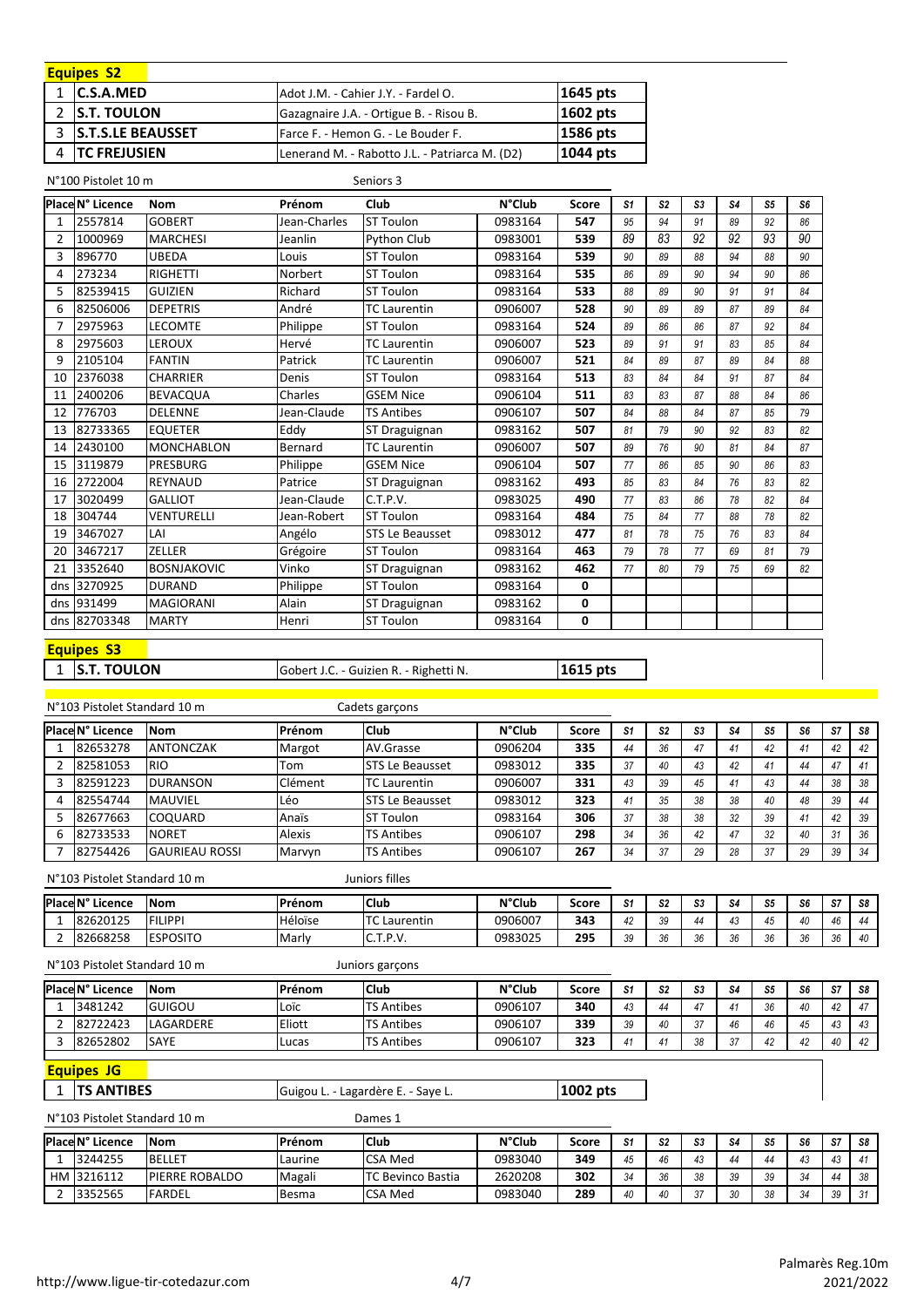N°103 Pistolet Standard 10 m

Dames 2

| Place N° Licence | <b>INom</b>            | Prénom    | <b>Club</b>               | <b>N°Club</b> | Score | S <sub>1</sub> | S <sub>2</sub> | S3     | S4 | S5 | S6 | -S7 | S8 |
|------------------|------------------------|-----------|---------------------------|---------------|-------|----------------|----------------|--------|----|----|----|-----|----|
| 898340           | VARRIALE-BONARDI       | Cvnthia   | <b>AS Turbie</b>          | 0906085       | 340   | 42             |                |        |    | 16 | 45 | 37  | 42 |
| 82527213         | <b>MAUREL</b>          | Béatrice  | <b>TS Antibes</b>         | 0906107       | 330   | 39             | 43             | $\sim$ | 39 | 15 | 41 |     | 42 |
| 82811878         | <b>THOMAS</b>          | Evelyne   | <b>ST Lavandou-Bormes</b> | 0983120       | 325   | 44             | 39             | 40     | 42 | 12 | 39 | 21  | 44 |
| dns 3127106      | <b>DRACK MATTEUCCL</b> | Pierrette | Ist<br>Toulon             | 0983164       | 0     |                |                |        |    |    |    |     |    |

|   | N°103 Pistolet Standard 10 m |                |           | Seniors 1              |               |       |                |    |    |    |    |    |    |    |
|---|------------------------------|----------------|-----------|------------------------|---------------|-------|----------------|----|----|----|----|----|----|----|
|   | Place N° Licence             | <b>INom</b>    | Prénom    | <b>Club</b>            | <b>N°Club</b> | Score | S <sub>1</sub> | S2 | S3 | S4 | S5 | S6 | S7 | S8 |
|   | 3435265                      | <b>DORTOMB</b> | Edouard   | <b>STS Le Beausset</b> | 0983012       | 373   | 48             | 47 | 46 | 46 | 45 | 48 | 47 | 46 |
|   | 3026231                      | <b>VALTZ</b>   | Julien    | <b>TC Laurentin</b>    | 0906007       | 361   | 46             | 46 | 45 | 46 | 43 | 45 | 45 | 45 |
| 3 | 2637396                      | <b>FRANCHE</b> | Stéphane  | Lavandou-Bormes        | 0983120       | 350   | 44             | 42 | 49 | 44 | 44 | 46 |    | 40 |
| 4 | 3398644                      | <b>GARCIA</b>  | Guillaume | <b>STS Le Beausset</b> | 0983012       | 344   | 41             | 47 | 38 | 44 | 44 | 45 | 43 | 42 |
|   | 2992971                      | <b>REYNAUD</b> | Sylvain   | <b>CSA Med</b>         | 0983040       | 326   | 36             | 42 | 30 | 44 | 46 | 49 | 44 | 35 |
|   | dns 3435322                  | LOMBARD        | Julien    | <b>TC Laurentin</b>    | 0906007       | 0     |                |    |    |    |    |    |    |    |

|   | N°103 Pistolet Standard 10 m |                   |                | Seniors 2              |               |              |    |                |    |    |                |    |    |           |
|---|------------------------------|-------------------|----------------|------------------------|---------------|--------------|----|----------------|----|----|----------------|----|----|-----------|
|   | <b>Place N° Licence</b>      | <b>Nom</b>        | Prénom         | <b>Club</b>            | <b>N°Club</b> | <b>Score</b> | S1 | S <sub>2</sub> | S3 | S4 | S <sub>5</sub> | S6 | S7 | <b>S8</b> |
|   | 82491812                     | <b>FARCE</b>      | Fabien         | <b>STS Le Beausset</b> | 0983012       | 349          | 43 | 45             | 38 | 43 | 41             | 47 | 47 | 45        |
|   | 3272233                      | <b>GIAIMO</b>     | Stéphane       | <b>TC Laurentin</b>    | 0906007       | 348          | 43 | 42             | 45 | 44 | 45             | 45 | 43 | 41        |
|   | 82502690                     | <b>ORTIGUE</b>    | <b>Bastien</b> | <b>ST Toulon</b>       | 0983164       | 337          | 44 | 40             | 45 | 46 | 42             | 38 | 41 | -41       |
| 4 | 2748867                      | <b>CAHIER</b>     | Jean-Yves      | CSA Med                | 0983040       | 335          | 42 | 43             | 43 | 36 | 40             | 46 | 43 | 42        |
|   | 2858968                      | <b>ADOT</b>       | Jean-Marie     | <b>CSA Med</b>         | 0983040       | 327          | 36 | 43             | 37 | 39 | 45             | 41 | 44 | 42        |
| 6 | 82506458                     | <b>RISOU</b>      | Bernard        | <b>ST Toulon</b>       | 0983164       | 327          | 43 | 44             | 42 | 39 | 41             | 43 | 42 | 33        |
|   | 82645556                     | SASSONE           | Yves           | <b>GSEM Nice</b>       | 0906104       | 320          | 38 | 36             | 40 | 41 | 38             | 45 | 41 | -41       |
| 8 | 82506766                     | <b>MONTALBANO</b> | José           | <b>US Cagnes</b>       | 0906004       | 319          | 42 | 36             | 35 | 42 | 44             | 41 | 40 | 39        |
|   | dns 82499680                 | <b>DURANTI</b>    | Michel         | <b>TS Antibes</b>      | 0906107       | 0            |    |                |    |    |                |    |    |           |
|   | dns 3269259                  | <b>MORENO</b>     | Emmanuel       | <b>TS Antibes</b>      | 0906107       | 0            |    |                |    |    |                |    |    |           |

Seniors 3

#### N°103 Pistolet Standard 10 m

|               | Place N° Licence | <b>Nom</b>         | Prénom      | <b>Club</b>            | <b>N°Club</b> | <b>Score</b> | S <sub>1</sub> | S <sub>2</sub> | S3 | S4 | S5 | S6 | S7 | S8 |
|---------------|------------------|--------------------|-------------|------------------------|---------------|--------------|----------------|----------------|----|----|----|----|----|----|
|               | 2975963          | <b>LECOMTE</b>     | Philippe    | <b>ST Toulon</b>       | 0983164       | 334          | 41             | 39             | 40 | 45 | 43 | 39 | 42 | 45 |
| $\mathcal{P}$ | 2430100          | <b>MONCHABLON</b>  | Bernard     | TC Laurentin           | 0906007       | 319          | 44             | 36             | 39 | 40 | 40 | 38 | 40 | 42 |
| 3             | 896770           | <b>UBEDA</b>       | Louis       | <b>ST Toulon</b>       | 0983164       | 317          | 35             | 41             | 39 | 37 | 41 | 42 |    | 41 |
| 4             | 273234           | <b>RIGHETTI</b>    | Norbert     | <b>ST Toulon</b>       | 0983164       | 317          | 39             | 36             | 41 | 41 | 41 | 40 | 38 | 41 |
| 5             | 776703           | <b>DELENNE</b>     | Jean-Claude | <b>TS Antibes</b>      | 0906107       | 316          | 39             | 36             | 41 | 42 | 43 | 38 | 39 | 38 |
| 6             | 82539415         | <b>GUIZIEN</b>     | Richard     | <b>ST Toulon</b>       | 0983164       | 314          | 38             | 43             | 36 | 42 | 40 | 37 | 35 | 43 |
|               | 2376038          | <b>CHARRIER</b>    | Denis       | <b>ST Toulon</b>       | 0983164       | 312          | 41             | 39             | 41 | 41 | 41 | 37 | 39 | 33 |
| <sub>R</sub>  | 3119879          | <b>PRESBURG</b>    | Philippe    | <b>GSEM Nice</b>       | 0906104       | 308          | 36             | 32             | 42 | 43 | 37 | 41 | 39 | 38 |
| q             | 3467027          | LAI                | Angélo      | <b>STS Le Beausset</b> | 0983012       | 303          | 41             | 35             | 36 | 38 | 39 | 35 |    | 38 |
| 10            | 3352640          | <b>BOSNJAKOVIC</b> | Vinko       | ST Draguignan          | 0983162       | 277          | 37             | 29             | 40 | 36 | 28 | 45 | 35 | 27 |
|               | dns 14461        | GOURMOUD           | William     | <b>ST Toulon</b>       | 0983164       | 0            |                |                |    |    |    |    |    |    |

# **Equipes S3**

1 S.T. TOULON Guizien R. - Lecomte P. - Righetti N. **965 pts** 

### **PlaceN° Licence Nom Prénom Club N°Club Score** *S1 S2 S3 S4 S5 S6 S7 S8* 1 82677663 COQUARD Anaïs ST Toulon 0983164 **17** *2 3 2 2 2 1 2 3* 2 82653278 ANTONCZAK Margot AV.Grasse 0906204 **14** *2 3 2 3 0 1 0 3* 3 82668258 ESPOSITO Marly C.T.P.V. 0983025 **8** *1 1 0 1 1 3 1 0* N°102 Pistolet Vitesse 10 m Cadets filles

|                             | N°102 Pistolet Vitesse 10 m<br>Cadets garçons |            |                        |               |       |    |                |    |    |    |    |      |    |
|-----------------------------|-----------------------------------------------|------------|------------------------|---------------|-------|----|----------------|----|----|----|----|------|----|
| Place N° Licence            | <b>Nom</b>                                    | Prénom     | <b>Club</b>            | <b>N°Club</b> | Score | S1 | S <sub>2</sub> | S3 | S4 | S5 | S6 | - S7 | S8 |
| 82591223                    | <b>DURANSON</b>                               | Clément    | <b>TC</b> Laurentin    | 0906007       | 18    |    |                |    |    |    |    |      |    |
| 82581053                    | <b>IRIO</b>                                   | <b>Tom</b> | <b>STS Le Beausset</b> | 0983012       | 12    |    |                |    |    |    |    |      |    |
| 82754426                    | <b>GAURIEAU ROSSI</b>                         | Marvvn     | <b>TS Antibes</b>      | 0906107       |       |    |                |    |    |    |    |      |    |
| N°102 Pistolet Vitesse 10 m |                                               |            | Juniors filles         |               |       |    |                |    |    |    |    |      |    |

| Place N° Lio<br>Licence | <b>INom</b>    | Prénom  | <b>IClub</b>            | <b>N°Club</b> | <b>Score</b> | o, | $\sim$<br>ິ | $\mathbf{a}$<br>აა | 54 | S5 | c.c.<br>56 | $\sim$<br>ىد | CO.<br>-58 |
|-------------------------|----------------|---------|-------------------------|---------------|--------------|----|-------------|--------------------|----|----|------------|--------------|------------|
| 82620125                | <b>FILIPPI</b> | Héloïse | <b>ITC</b><br>Laurentir | 0906007       | 20           |    |             |                    |    |    |            |              |            |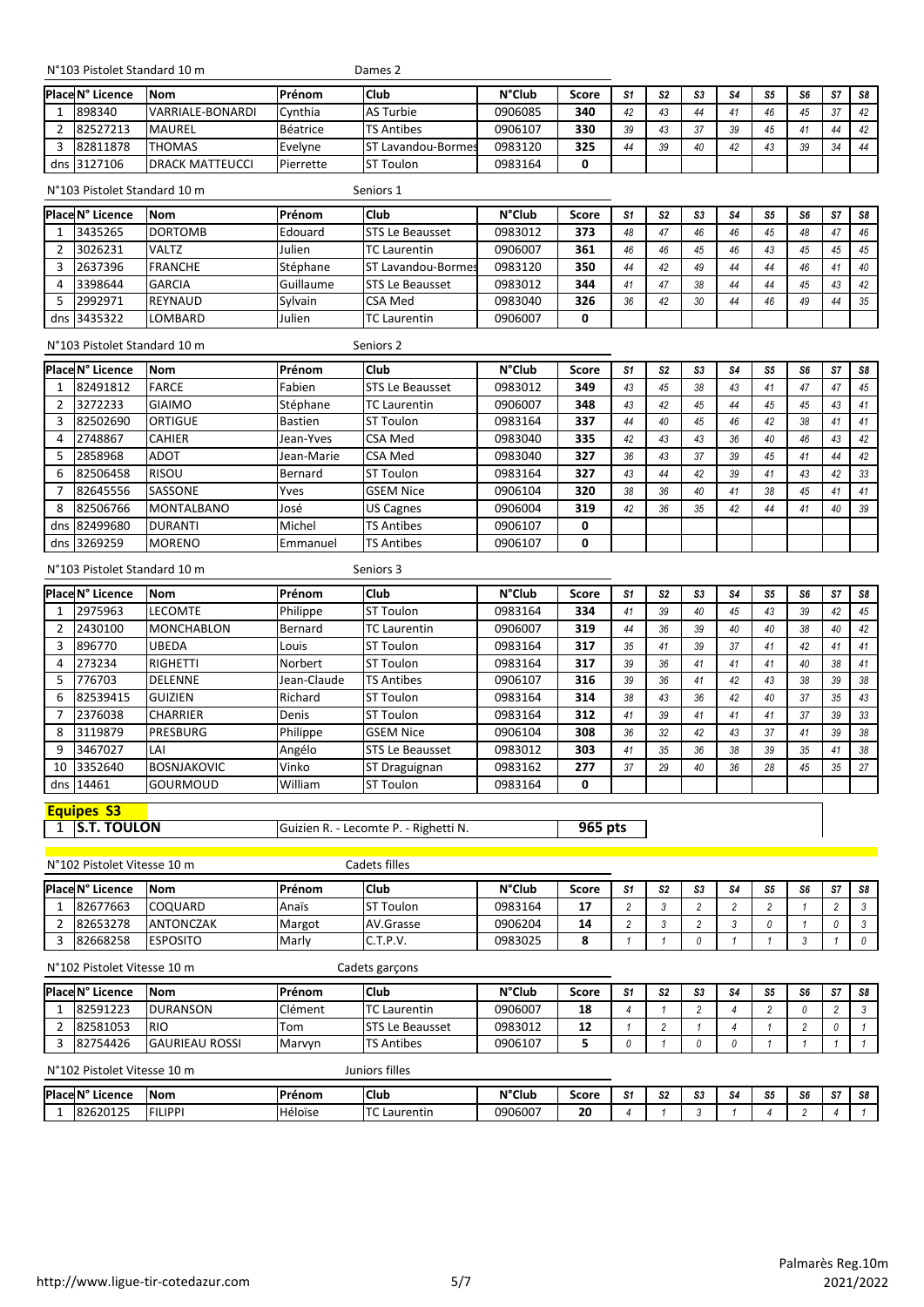|  | N°102 Pistolet Vitesse 10 m |  |  |  |
|--|-----------------------------|--|--|--|
|--|-----------------------------|--|--|--|

Juniors garçons

|                | Place N° Licence            | <b>Nom</b>                                                    | Prénom         | Club                                | <b>N°Club</b> | <b>Score</b> | S1             | S2             | S3                        | S4             | S5             | S6             | S7             | S8             |
|----------------|-----------------------------|---------------------------------------------------------------|----------------|-------------------------------------|---------------|--------------|----------------|----------------|---------------------------|----------------|----------------|----------------|----------------|----------------|
| 1              | 3481242                     | GUIGOU                                                        | Loïc           | <b>TS Antibes</b>                   | 0906107       | 28           | $\mathfrak{Z}$ | $\sqrt{2}$     | 4                         | $\overline{4}$ | $\overline{4}$ | 3              | $\overline{4}$ | $\overline{4}$ |
| $\overline{2}$ | 82722423                    | LAGARDERE                                                     | Eliott         | TS Antibes                          | 0906107       | 26           | $\mathbf{1}$   | $\overline{c}$ | $\overline{c}$            | $\overline{4}$ | $\overline{4}$ | 4              | $\sqrt{5}$     | $\overline{4}$ |
| 3              | 82652802                    | SAYE                                                          | Lucas          | TS Antibes                          | 0906107       | 17           | $\overline{4}$ | $\overline{c}$ | $\overline{4}$            | 1              | $\overline{c}$ | 0              | $\overline{2}$ | $\overline{2}$ |
|                | <b>Equipes JG</b>           |                                                               |                |                                     |               |              |                |                |                           |                |                |                |                |                |
| 1              | <b>TS ANTIBES</b>           |                                                               |                | Guigou L. - Lagardère E. - Saye L.  |               | 71 pts       |                |                |                           |                |                |                |                |                |
|                | N°102 Pistolet Vitesse 10 m |                                                               |                | Dames 1                             |               |              |                |                |                           |                |                |                |                |                |
|                | Place N° Licence            | <b>Nom</b>                                                    | Prénom         | Club                                | <b>N°Club</b> | <b>Score</b> | S <sub>1</sub> | S <sub>2</sub> | S3                        | S <sub>4</sub> | S5             | S6             | S7             | S8             |
| 1              | 3244255                     | <b>BELLET</b>                                                 | Laurine        | <b>CSA Med</b>                      | 0983040       | 20           | $\overline{2}$ | $\mathfrak{Z}$ | $\overline{4}$            | $\overline{c}$ | $\mathfrak{Z}$ | $\overline{c}$ | $\mathfrak{Z}$ | $\mathbf{1}$   |
| HМ             | 3216112                     | PIERRE ROBALDO                                                | Magali         | TC Bevinco Bastia                   | 2620208       | 16           | $\mathbf{1}$   | $\overline{c}$ | $\overline{c}$            | 1              | $\mathfrak{Z}$ | 3              | $\sqrt{3}$     | $\mathbf{1}$   |
| 2              | 2800552                     | <b>THON</b>                                                   | Ségolène       | ST Draguignan                       | 0983162       | 14           | $\overline{2}$ | $\overline{c}$ | $\overline{2}$            | $\overline{c}$ | $\mathbf{1}$   | $\mathbf{1}$   | $\overline{2}$ | $\overline{c}$ |
|                | N°102 Pistolet Vitesse 10 m |                                                               |                | Dames 2                             |               |              |                |                |                           |                |                |                |                |                |
|                | <b>Place N° Licence</b>     | <b>Nom</b>                                                    | Prénom         | Club                                | <b>N°Club</b> | Score        | S <sub>1</sub> | S <sub>2</sub> | S3                        | S4             | S <sub>5</sub> | S6             | S7             | S8             |
| 1              | 82811878                    | <b>THOMAS</b>                                                 | Evelyne        | ST Lavandou-Borme:                  | 0983120       | 16           | $\overline{2}$ | 3              | $\mathbf{1}$              | $\mathbf{1}$   | $\mathfrak{Z}$ | $\mathbf{1}$   | $\overline{2}$ | 3              |
| 2              | 82527213                    | <b>MAUREL</b>                                                 | Béatrice       | <b>TS Antibes</b>                   | 0906107       | 5            | $\mathbf{1}$   | 0              | 0                         | 1              | $\mathbf{1}$   | 0              | 1              | $\mathbf{1}$   |
|                | N°102 Pistolet Vitesse 10 m |                                                               |                | Seniors 1                           |               |              |                |                |                           |                |                |                |                |                |
|                | Place N° Licence            | <b>Nom</b>                                                    | Prénom         | Club                                | <b>N°Club</b> | Score        | S <sub>1</sub> | S2             | S3                        | S <sub>4</sub> | S <sub>5</sub> | S6             | S7             | S8             |
| 1              | 3026231                     | <b>VALTZ</b>                                                  | Julien         | <b>TC Laurentin</b>                 | 0906007       | 30           | $\overline{4}$ | $\sqrt{3}$     | $\mathfrak{Z}$            | 5              | $\sqrt{5}$     | $\overline{4}$ | $\sqrt{3}$     | $\mathfrak{Z}$ |
| 2              | 3435265                     | <b>DORTOMB</b>                                                | Edouard        | STS Le Beausset                     | 0983012       | 25           | $\sqrt{5}$     | 0              | 3                         | 3              | $\mathbf{1}$   | 5              | 3              | $\sqrt{5}$     |
| 3              | 3398644                     | <b>GARCIA</b>                                                 | Guillaume      | <b>STS Le Beausset</b>              | 0983012       | 21           | $\sqrt{5}$     | $\mathbf{1}$   | $\overline{2}$            | $\overline{4}$ | $\overline{c}$ | $\overline{c}$ | $\overline{2}$ | $\sqrt{3}$     |
| $\overline{4}$ | 3481239                     | GUIGOU                                                        | Alan           | TS Antibes                          | 0906107       | 20           | $\mathbf{1}$   | $\overline{c}$ | 3                         | 3              | $\overline{c}$ | $\overline{2}$ | $\overline{c}$ | $\sqrt{5}$     |
| 5              | 2637396                     | <b>FRANCHE</b>                                                | Stéphane       | ST Lavandou-Bormes                  | 0983120       | 14           | $\mathfrak{Z}$ | $\mathbf{1}$   | $\overline{4}$            | $\overline{2}$ | $\mathbf{1}$   | $\mathbf{1}$   | $\overline{1}$ | $\mathbf{1}$   |
| 6              | 2992971                     | <b>REYNAUD</b>                                                | Sylvain        | <b>CSA Med</b>                      | 0983040       | 10           | $\mathbf{1}$   | $\overline{2}$ | 0                         | $\mathbf{1}$   | $\overline{2}$ | $\mathbf{2}$   | $\mathbf{1}$   | $\mathbf{1}$   |
| dns            | 3435322                     | LOMBARD                                                       | Julien         | <b>TC Laurentin</b>                 | 0906007       | 0            |                |                |                           |                |                |                |                |                |
|                | N°102 Pistolet Vitesse 10 m |                                                               |                | Seniors 2                           |               |              |                |                |                           |                |                |                |                |                |
|                | Place N° Licence            | <b>Nom</b>                                                    | Prénom         | Club                                | <b>N°Club</b> | <b>Score</b> | S <sub>1</sub> | S2             | S3                        | S4             | S5             | S6             | S7             | S8             |
| 1              | 82491812                    | <b>FARCE</b>                                                  | Fabien         | <b>STS Le Beausset</b>              | 0983012       | 24           | $\mathfrak{Z}$ | $\mathfrak{Z}$ | $\sqrt{5}$                | $\overline{2}$ | $\overline{2}$ | 3              | $\overline{4}$ | $\overline{c}$ |
| 2              | 3272233                     | <b>GIAIMO</b>                                                 | Stéphane       | <b>TC Laurentin</b>                 | 0906007       | 21           | $\mathfrak{Z}$ | 3              | 5                         | $\mathbf{1}$   | $\overline{4}$ | $\overline{c}$ | $\overline{2}$ | $\mathbf{1}$   |
| 3              | 82502690                    | ORTIGUE                                                       | <b>Bastien</b> | <b>ST Toulon</b>                    | 0983164       | 16           | $\mathfrak{Z}$ | $\mathbf{1}$   | $\overline{2}$            | $\sqrt{3}$     | $\overline{2}$ | $\overline{c}$ | $\mathbf{1}$   | $\overline{2}$ |
| 4              | 2748867                     | <b>CAHIER</b>                                                 | Jean-Yves      | <b>CSA Med</b>                      | 0983040       | 14           | $\mathbf{1}$   | 2              | 0                         | $\mathbf{1}$   | $\overline{4}$ | 0              | $\mathfrak{Z}$ | $\mathfrak{Z}$ |
| 5              | 82506458                    | <b>RISOU</b>                                                  | Bernard        | <b>ST Toulon</b>                    | 0983164       | 11           | $\overline{c}$ | $\mathbf{1}$   | 0                         | $\overline{c}$ | $\overline{c}$ | 0              | $\mathbf{1}$   | $\mathfrak{3}$ |
| 6              | 2858968                     | ADOT                                                          | Jean-Marie     | CSA Med                             | 0983040       | 11           | $\mathbf{1}$   | $\mathbf{1}$   | $\mathbf{1}$              | 0              | $\mathbf{1}$   | $\overline{c}$ | 3              | $\overline{c}$ |
| 7              | 82645556                    | SASSONE                                                       | Yves           | <b>GSEM Nice</b>                    | 0906104       | 8            | $\mathbf{1}$   | $\mathbf{1}$   | 0                         | 1              | $\overline{2}$ | 0              | 1              | $\overline{c}$ |
| dns            | 82499680                    | <b>DURANTI</b>                                                | Michel         | <b>TS Antibes</b>                   | 0906107       | 0            |                |                |                           |                |                |                |                |                |
|                | N°102 Pistolet Vitesse 10 m |                                                               |                | Seniors 3                           |               |              |                |                |                           |                |                |                |                |                |
|                | Place N° Licence            | <b>Nom</b>                                                    | Prénom         | Club                                | <b>N°Club</b> | Score        | S <sub>1</sub> | S <sub>2</sub> | S3                        | S <sub>4</sub> | S <sub>5</sub> | S6             | S7             | S8             |
| 1              | 2975963                     | <b>LECOMTE</b>                                                | Philippe       | <b>ST Toulon</b>                    | 0983164       | 18           | $\overline{c}$ | 3              | 2                         | 2              | 1              | $\overline{4}$ | 3              | $\mathbf{1}$   |
| 2              | 896770                      | <b>UBEDA</b>                                                  | Louis          | ST Toulon                           | 0983164       | 16           | $\overline{c}$ | $\overline{c}$ | $\overline{c}$            | $\overline{c}$ | $\overline{4}$ | $\overline{c}$ | $\mathbf{1}$   | $\mathbf{1}$   |
| 3              | 82539415                    | <b>GUIZIEN</b>                                                | Richard        | <b>ST Toulon</b>                    | 0983164       | 15           | 0              | 2              | 3                         | 4              | 1              | $\overline{c}$ | 2              | $\mathbf{1}$   |
| 4              | 776703                      | <b>DELENNE</b>                                                | Jean-Claude    | <b>TS Antibes</b>                   | 0906107       | 13           | $\overline{2}$ | $\mathbf{1}$   | $\overline{c}$            | $\overline{c}$ | $\overline{2}$ | 0              | $\overline{2}$ | $\overline{c}$ |
| 5              | 273234                      | <b>RIGHETTI</b>                                               | Norbert        | ST Toulon                           | 0983164       | 10           | $\overline{2}$ | 0              | $\mathbf{1}$              | $\overline{c}$ | $\mathcal{O}$  | $\mathbf{1}$   | $\overline{2}$ | $\overline{c}$ |
| 6              | 3306797                     | <b>MORELLI</b>                                                | Robert         | <b>TC Laurentin</b>                 | 0906007       | 8            | $\overline{2}$ | $\mathbf{1}$   | $\mathbf{1}$              | 0              | 0              | $\overline{c}$ | $\theta$       | $\overline{c}$ |
| 7              | 2430100                     | <b>MONCHABLON</b>                                             | Bernard        | <b>TC Laurentin</b>                 | 0906007       | 8            | $\mathbf{1}$   | $\overline{c}$ | $\boldsymbol{\mathit{1}}$ | 0              | $\mathbf{1}$   | 1              | 1              | $\mathbf{1}$   |
|                | dns 14461                   | GOURMOUD                                                      | William        | ST Toulon                           | 0983164       | 0            |                |                |                           |                |                |                |                |                |
|                | <b>Equipes S3</b>           |                                                               |                |                                     |               |              |                |                |                           |                |                |                |                |                |
| 1              | <b>S.T. TOULON</b>          |                                                               |                | Lecomte P. - Righetti N. - Ubeda L. |               | 44 pts       |                |                |                           |                |                |                |                |                |
|                |                             |                                                               |                |                                     |               |              |                |                |                           |                |                |                |                |                |
|                |                             | Merci aux athlètes nour leur participation et leur sportivité |                |                                     |               |              |                |                |                           |                |                |                |                |                |

**Merci** aux athlètes pour leur participation et leur sportivité et aux bénévoles de la S.T.Toulon

#### **Merci aux arbitres :**

| <b>Bellenoue Brigitte</b> | <b>Bellenoue Christian</b> |
|---------------------------|----------------------------|
| Bettinelli Lionel         | Cauchi André               |
| Cuscuna Marcel            | Davril Christoph           |
| Latil Guy                 | Moscato Roland             |
| Montemani Jean-Pierre     | Quenoi Claude              |
| Rosso Jacques-Olivier     | Righetti Norbert           |
| Sohier Claude             | Tobo De Laleu Laurent      |